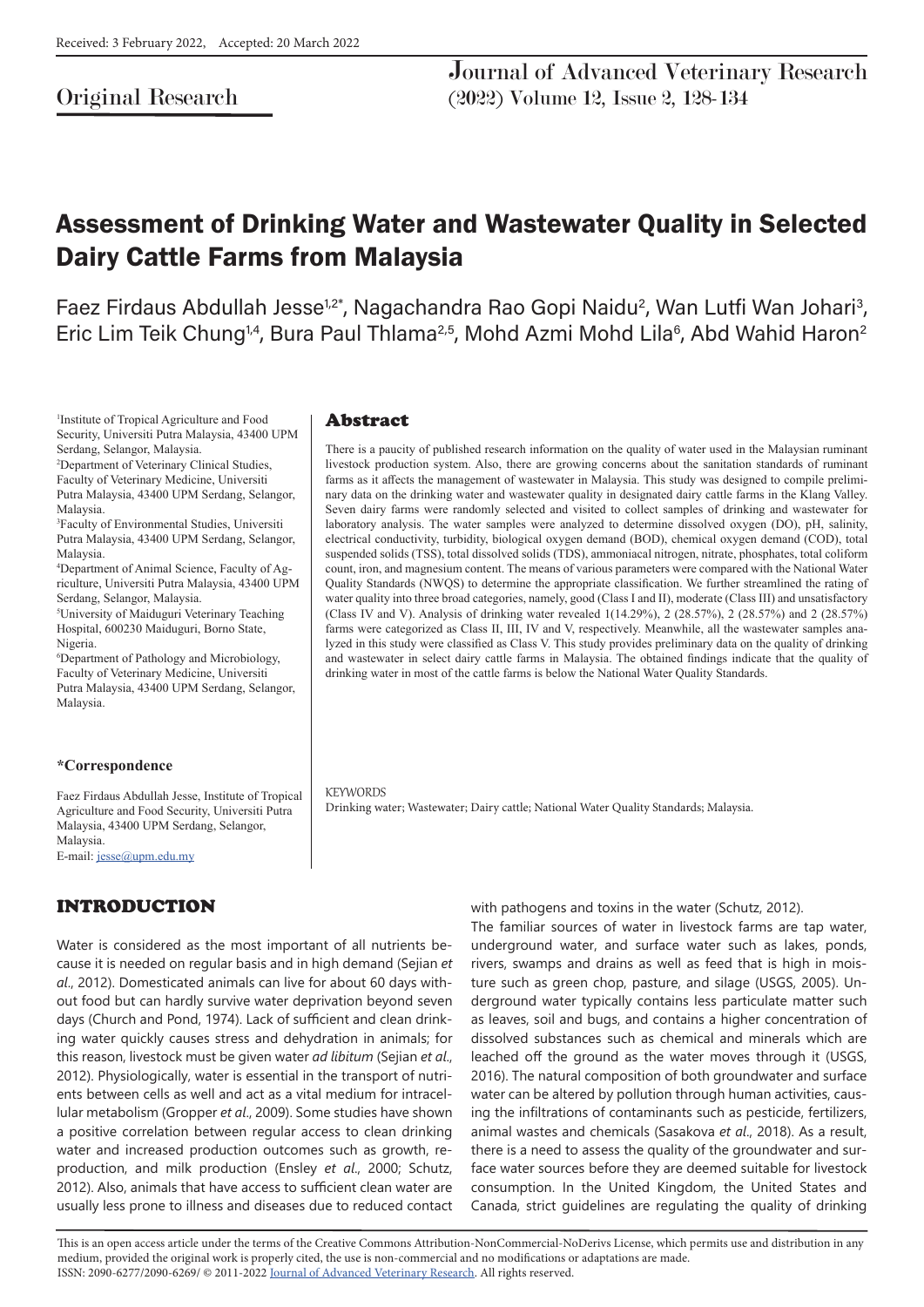water in the livestock industry, including sampling, and testing procedures (Wright, 2007; Higgins *et al*., 2008). This is because most cattle farmers use groundwater and surface water sources as drinking water for their livestock without any treatment, raising a need to check for the suitability of the water sources for livestock consumption. Treatment such as filtration, chlorination or reverse osmosis must be performed in cases of substandard drinking water sources before it is deemed safe for consumption (Qadir *et al*., 2007). Wastewater is water that has been adversely affected in quality through the anthropogenic influence that originates from domestic, industrial, commercial, or agricultural activities, surface runoff or stormwater and sewer inflow or infiltration (WHO, 2015). Water is used extensively in most livestock farming for cleaning, animal cooling and sometimes for manure transfer leading to the production of a copious amount of wastewater (FAO, 2019). Wastewater used in cleaning and other farm activities is frequently released into rivers, drains and lakes without any proper treatment. These practices lead to environmental pollution and serve as a medium for disease transmission. Also, the proximity of the wastewater to the drinking water sources may increase the chances of polluting the drinking water.

To the best of the authors knowledge, there is no information on the quality of drinking water and wastewater in the ruminant livestock industry in Malaysia. Despite the importance of routine assessment in monitoring water quality in animal production, to date, there no published report related to the quality of drinking water and wastewater in livestock farming in Malaysia. Therefore, this study was designed to fill up the gap knowledge by providing preliminary data on the assessment of water quality in the ruminant livestock industry in Malaysia.

### MATERIALS AND METHODS

#### *Experimental Design*

A total of seven dairy cattle farms which participated in the study were selected randomly from the Klang Valley, Selangor, Malaysia. We conducted on-site examination of the drinking water and wastewater using probes that measures the dissolved oxygen, temperature, pH, turbidity, conductivity, and salinity. Arion Star® A121 pH Portable Meter was used for pH and temperature measurements; YSI® 58 Dissolved Oxygen Instrument was used to detect the amount of dissolved oxygen; Cole-Parmer® Waterproof Turbidity Meter Kit 59200-70 was used to measure the degree of turbidity and the Arion Star® A122 Conductivity Portable Meter was used to measure the conductivity and the salinity. We further collected drinking water and wastewater samples at multiple sites on each farm in acid-washed containers packed cold for transportation to the laboratory.

#### *Determination of Biological Oxygen Demand (BOD)*

Winkler's method was used to determine the BOD of the samples. The reagents were prepared beforehand in large amounts for all the samples. The stock dilution water was prepared by dissolving 8.5 g of KH<sub>2</sub>PO4, 21.75 g of K<sub>2</sub>HPO4, 33.5 g of Na<sub>2</sub>HPO4, 1.7 g of NH $_{\textrm{4}}$ Cl, 22.5 g of MgSO4.7H2O, 27.5 g of CaCl $_{\textrm{\tiny{2}}}$ , and 0.25g of FeCl<sub>3</sub>.6H2O in distilled water and were diluted to 1000 ml. The dilution water was prepared by adding 1 ml of stock to 999 ml of distilled water that was aerated by bubbling clean-filtered compressed air for 24 hours before use. The sodium sulphate solution (0.025N) was prepared by dissolving 1.575 g of  $\textsf{Na}_2\textsf{SO}_3$  distilled water and was diluted to 1000 ml. The manganese sulphate solution was prepared by dissolving 480 g of MnSO $_{\textrm{\tiny{4}}}$ .4H2O in distilled water and diluted to 1000 ml. The alkali iodide-azide reagent was prepared by dissolving 500 g of NaOH, 150 g of KI and 10 g of  $\textsf{NaN}_3$  in distilled water and was diluted to 1000 ml. The starch indicator was prepared by mixing 2.0 g of soluble starch powder and 0.2 g salicylic acid as preservative into a paste with distilled water before being added to 100 ml of boiling distilled water. The sodium thiosulphate solution (0.025N) was prepared by dissolving 6.205 g of  $\text{Na}_2\text{S2O}_3\text{.}5\text{H}_2\text{O}$  in distilled water and was preserved by adding 0.1 g of solid NaOH. The solution was then diluted to 1000 ml. Each water sample was filled into 6 BOD bottles up to the brim after dilution using dilution water (1:1 for drinking water and 1:99 for wastewater), and three bottles were labelled as BOD 1, and the other three was labelled as BOD 5. 1 ml of manganese sulphate followed by 1 ml of alkali iodide-azide solution was added to the BOD 1 bottles, making sure that the pipette tips were below the water level when adding the solutions. The bottle was stoppered immediately and was mixed well by inverting it 2 to 3 times. At this time, the precipitate was observed in the bottle and was allowed to settle before adding 1 ml  $H_2$ SO4. The stopper was replaced, and the bottle was mixed well to allow the precipitate to dissolve. 201 ml of this solution was then measured out in a conical flask and was titrated using sodium thiosulphate solution using 2 ml of the starch indicator. The DO was calculated using the following formula:

DO (mg/L) =  $[(0.2 \times 1000) \times m]$  of sodium thiosulphate] / 200 The average of the three samples was taken as the DO of the samples. In the meantime, BOD 5 bottles were incubated at  $20^{\circ}$ C for five days before the average DO was determined. The average BOD of the water sample was calculated using the following formula:

BOD (mg/L) =  $[ (DO<sub>1</sub> - DO<sub>5</sub>) \times 100 ] / %$  Dilution

#### *Determination of Chemical Oxygen Demand (COD)*

The open reflux method was used to determine the COD of the water samples obtained. The reagents were prepared in large amounts beforehand for all the samples. The standard potassium dichromate solution (0.25 N) was prepared by dissolving 12.259 g of  $K_2Cr_2O_7$  in distilled water and was diluted to 1000 ml. The sulphuric acid reagent was prepared by adding 10 g of  $Ag_2SO4$ to 1000 ml of concentrated sulphuric acid and was left to stand for 1-2 days for complete dissolution. The standard ferrous ammonium sulphate solution (0.25 N) was prepared by dissolving 98 g of Fe(NH $_4$ )<sub>2</sub>(SO<sub>4</sub>)<sub>2</sub>.6H<sub>2</sub>O in 400 ml of distilled water. 20 ml of concentrated sulphuric acid was added, and the solution was diluted to 1000 ml. The potassium hydrogen phthalate standard solution was prepared by dissolving 425 mg of potassium hydrogen phthalate (HOOC.C<sub>6</sub>H<sub>4</sub>.COOK) in distilled water and diluted to 1000 ml. 0.4 g of  $HgSO<sub>4</sub>$  was placed in a 250 ml reflux flask. 20 ml of sample was added to the reflux bottle and was mixed well. Clean glass beads were also added at the same time. 10 ml of standard potassium dichromate solution was added to the solution and was thoroughly mixed. 30 ml of the sulphuric acid reagent containing  $Ag_2SO_4$  was then added slowly into the reflux flask while mixing thoroughly by swirling the bottle slowly. The flask was connected to a condenser, and the solution was refluxed for 2 hours. The solution was then cooled, and the condenser was rinsed with distilled water before the condenser was disconnected from the flask. The mixture in the flask was then diluted to approximately twice the original volume using distilled water. The solution was then cooled to room temperature and was titrated using ferrous ammonium sulphate solution using 2 to 3 drops of ferroin indicator. The sharp colour change from blue-green to reddish-brown indicates the endpoint of titration.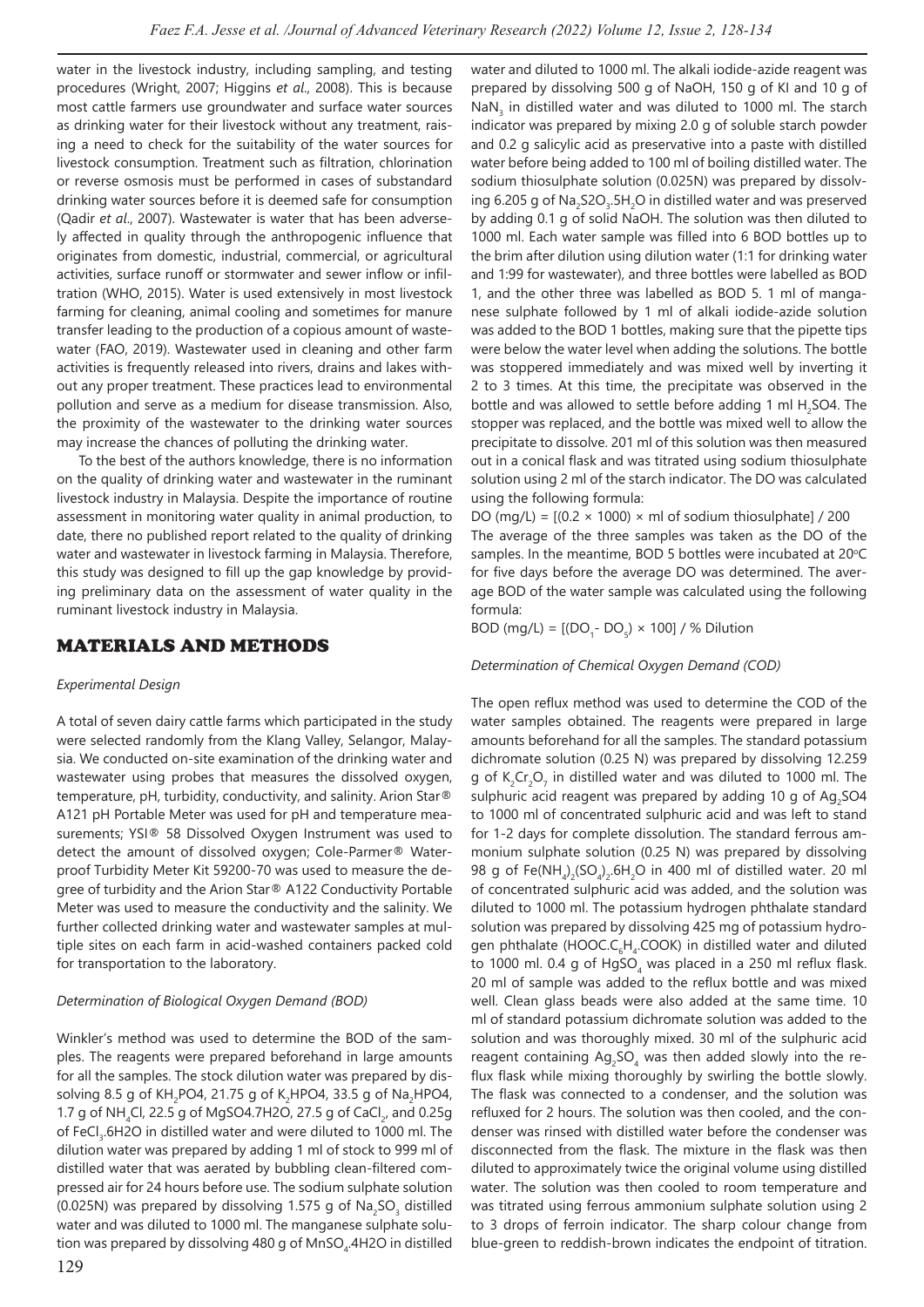The above steps were then repeated using distilled water to obtain the blank. The COD was obtained using the following formula:

COD (mg/L) =  $[(A - B) \times 0.25 N \times 8000]$  / ml of sample A: ml of ferrous ammonium sulphate for blank B: ml of ferrous ammonium sulphate for sample

#### *Determination of Total Coliform*

Total coliform was determined using the membrane filtration technique. Agar plates containing endo medium was prepared beforehand following standard preparation. Each sample was prepared and diluted to 100, 10-1, 10-2, 10-3, 10-4, 10-5 and 10- 6. 100 ml of each dilution was then filtered using a gridded cellulose membrane filter with uniform 0.45 µm diameter pores and a sterile membrane filtration apparatus. Blunt tipped forceps that was sterilised through alcohol flaming was then used to transfer the membrane filter onto the endo agar plates. Caution was taken to avoid trapping air bubbles between the membrane filter and the agar. The agar plates were then incubated at  $37^{\circ}$ C for 24 to 48 hours, and plates with less than 200 colonies were counted. The following formula was used to determine the total coliform: Total coliform (CFU/L) = (number of colonies  $\times$  1000) / (dilution  $\times$  100).

#### *Determination of Total Soluble Solids (TSS)*

An evaporating dish was dried in a desiccator and then weighed using an electronic balance. The reading was repeated after a period of drying in the desiccator until a constant reading was achieved. A piece of membrane filter was weighed using the electronic balance, and the reading was recorded. 100 ml of the sample was filtered using the membrane filter. The membrane filter was then placed in the evaporating dish, and both were placed in an electronically heated temperature-controlled oven at 103 to 105°C for evaporation for 24 hours. It was then dried in an oven for an hour  $180\pm2^{\circ}$ C. Both the membrane filter and the evaporating dish was cooled in a desiccator and weighed. The drying was repeated until a constant reading was obtained. The TSS was calculated using the following formula: TSS mg/L =  $[A - (B + C)] \times 1000/100$ 

Where:

- $A =$  weight of dried residue + evaporating dish + filter paper
- $B =$  weight of the evaporating dish
- $C$  = weight of the filter paper

#### *Determination of Total Dissolved Solids (TDS)*

An evaporating dish was dried in a desiccator and then weighed using an electronic balance. The reading was repeated after a period of drying in the desiccator until a constant reading was achieved. 100 ml of samples was filtered using a membrane filter. The filtrate was then placed in the evaporating dish before being placed in an electronically heated temperature-controlled oven at 103 to 105°C for evaporation for 24 hours. It was then dried in an oven for an hour  $180 \pm 2^{\circ}$ C. The evaporating dish was then cooled in a desiccator and weighed. The drying was repeated until a constant reading was obtained. The TDS was calculated using the following formula:

TDS mg/L =  $(A - B) \times 1000/100$ Where:

- $A =$  weight of dried residue  $+$  evaporating dish
- $B =$  weight of the evaporating dish

*Determination of Magnesium and Iron*

Magnesium and iron concentration were determined using inductively coupled plasma (ICP) method. Before that, all the samples were digested using the nitric acid-sulphuric acid digestion method. 50 ml of 1:9 diluted, acid -preserved sample was transferred to a conical flask. 3 ml of concentrated nitric acid was added to the solution before it was placed on a hot plate and was cautiously evaporated until there are 15-20 ml of solution left in the flask. 5 ml of concentrated HNO3 and 10 ml concentrated  $H_2$ SO<sub>4</sub>. Evaporation was continued until dense white fumes of SO<sub>3</sub> just appear. Additional 10 ml of concentrated  $HNO<sub>3</sub>$  was added and evaporation was repeated if the solution does not clear. Cool and dilute to about 50 ml with deionized water. Filter the final solution if necessary. The final solution was then used to determine the magnesium and iron concentration by comparing it with the standards and the blank reading on the ICP.

#### *Determination of Nitrate*

Nitrate concentration was determined using the HACH Kit method. The provided reagent was added to 10 ml of sample and mixed well. The resulting solution was then transferred to the spectrophotometer cell before the absorption was read using the DR6000TM UV VIS Spectrophotometer using the preprogramed method.

#### *Determination of phosphate*

Phosphate concentration was determined using the HACH Kit method. The provided reagent was added to 10 ml of sample and mixed well. The resulting solution was then transferred to the spectrophotometer cell before the absorption was read using the DR6000TM UV VIS Spectrophotometer using the preprogramed method.

#### *Determination of Ammoniacal Nitrogen*

The ammoniacal nitrogen concentration was determined using the Nessler's method using a HACH Kit. The sample was mixed with the reagents, and the final solution was then read for absorption using the DR6000TM UV VIS Spectrophotometer using the preprogramed method at 410 nm.

#### *Statistical analysis*

All data in this study were descriptively analysed using Statistical Analysis Software (SAS) version 9.4. The values of individual water quality parameters from different farms were presented as Mean±SD and classified according to the National Water Quality **Standards** 

### RESULTS

#### *Drinking Water Quality Analysis*

The results of drinking water quality assessment tests conducted on samples collected from various farms in the Klang Valley are presented in Table 1. According to the National Water Quality Standard. Drinking water samples were classified into five categories (Class I, II, III, IV and V) and then further divided into three sub categorized categories of the NWQS: good quality (Class I and Class II), moderate quality (Class III) and unsatisfactory quality (Class IV and Class V).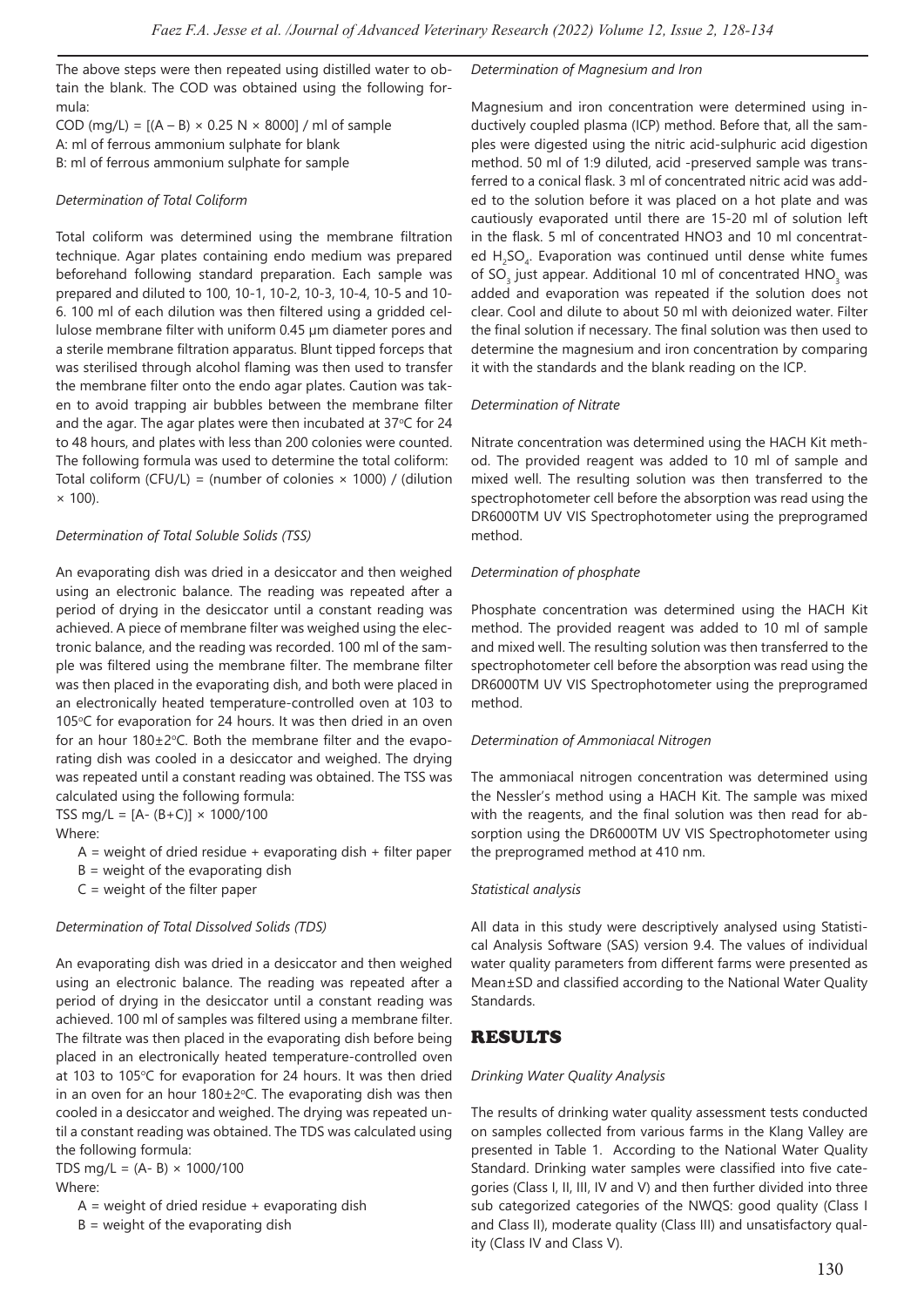When compared with the National Drinking Water Quality Standards, the obtained results showed that none of the drinking water samples qualified as Class I. However, drinking water sample from one farm (14.28%) qualified as Class II, while drinking water samples from 2 (26.57%) other farms qualified as Class III. Also, there were 2 (26.57%) farms with Class IV quality and 2 (26.57%) other farms with Class V quality of drinking water. According to the National Water Quality Standards, only drinking water with at least Class III quality is deemed safe for livestock consumption. Therefore, results from this study indicated that only 3 (42.86%) farms sampled in this study had safe drinking water standard for

livestock consumption while the rest of the farms had substandard drinking water quality.

### *Wastewater Quality Analysis*

The results of wastewater quality assessment tests conducted on samples collected from various farms in the Klang Valley are presented in Table 2. The wastewater samples collected from the selected cattle farms in this study were analysed and compared with the National Water Quality Standards to categorise according five different classes (Class I to Class V). According to results

| Source<br>딩                     |                       | Farm 2                 | Farm 3                | Farm 4                           | Farm 5                | Farm 6                                        | Farm 7               |
|---------------------------------|-----------------------|------------------------|-----------------------|----------------------------------|-----------------------|-----------------------------------------------|----------------------|
|                                 | Groundwater           | Groundwater            | Well                  | Groundwater                      | Well                  | Tap                                           | Tap                  |
|                                 | $7.36\pm0.01$ (I)     | $6.28 \pm 0.01$ (I)    | $6.61 + 0.01$ (I)     | $6.99\pm0.03$ (I)                | $7.03 + 0.02$ (I)     | $7.95 + 0.05$ (I)                             | $7.31 + 0.02$ (I)    |
| Temperature (°C)                | $28.63\pm0.15$        | $30.47 + 0.15$         | 33.00±0.10            | 28.07±0.06                       | 32.30±0.20            | 29.40±0.10                                    | 28.57±0.21           |
| Turbidity (NTU)                 | $0.55 \pm 0.03$ (I)   | $0.38 + 0.02$ (I)      | $9.07 + 0.15$ (II)    | $2.82\pm0.02$ (I)                | $0.16 + 0.00$ (I)     | $0.97 + 0.02$ (I)                             | $0.74 \pm 0.01$ (I)  |
| Conductivity (µS/m)             | $205.07\pm1.27$ (I)   | $326.97\pm3.90$ (I)    | 518.00±2.65(I)        | 96.17±0.61 (I)                   | $316.00 \pm 1.41$ (I) | 652.67±18.35 (I) 186.00±2.26 (I)              |                      |
| Dissolved Oxygen (mg/l)         | $6.36\pm0.06$ (II)    | $6.35 \pm 0.05$ (II)   | $6.41 \pm 0.25$ (II)  | $6.47\pm0.04$ (II)               | $6.50\pm0.09$ (II)    | $7.15 \pm 0.02$ (I)                           | $7.22\pm0.05$ (I)    |
| Salinity (ppt)                  | $0.10 + 0.00$ (I)     | $0.10+0.00$ (I)        | $0.27 + 0.06$ (I)     | $0.03 + 0.06$ (I)                | $0.07 + 0.06$ (I)     | $3.17 + 0.06$ (V)                             | $0.10 + 0.00$ (I)    |
| Total Soluble Solid (mg/l)      | $36.33 \pm 3.21$ (II) | 42.67±8.74 (II)        | $71.67\pm4.62$ (III)  | $17.67 + 3.79$ (I)               | $12.33\pm0.58$ (I)    | $12.33 \pm 1.53$ (I)                          | $10.33 \pm 1.15$ (I) |
| Total Dissolved Solid (mg/l)    | $445.33 \pm 1.53$ (I) | 651.00±3.46 (II)       | $1615.67\pm3.21$ (II) | 561.00±2.65(I)                   | $651.00 \pm 0.58$ (I) | 450.67±3.06 (I)                               | $659.67\pm3.06$ (I)  |
| Biological Oxygen Demand (mg/l) | $3.07 + 0.23$ (III)   | $1.73 \pm 0.12$ (II)   | $3.80\pm0.35$ (III)   | $3.33\pm0.12$ (III)              | $2.17\pm0.32$ (II)    | $1.40 + 0.20$ (I)                             | $1.33 + 0.23$ (I)    |
| Chemical Oxygen Demand (mg/l)   | $16.67 + 5.77$ (I)    | $23.33\pm5.77$ (I)     | $70.00\pm10.0$ (III)  | 66.67±5.77 (III) 26.67±5.77 (II) |                       | $23.33\pm5.77$ (I)                            | $16.67\pm5.77$ (I)   |
| Total Coliform (CFU/l)          | $(1883.33 \pm 76.38)$ | 30333.33±1755.94 (III) | 8266.67±416.33 (III)  | 53.33±45.09 (I)                  | $2.67 \pm 2.52$ (I)   | 110.00 $\pm$ 10.00 (II) 251.33 $\pm$ 8.33 (I) |                      |
| Ammoniacal Nitrogen (mg/l)      | $0.36\pm0.01$ (II)    | $0.55 \pm 0.01$ (II)   | $2.53\pm0.15$ (IV)    | $1.62 \pm 0.08$ (V)              | $0.13 + 0.02$ (I)     | $0.88 + 0.03$ (IV)                            | $0.27 + 0.03$ (I)    |
| Phosphorus (mg/ml)              | $0.22\pm0.02$ (II)    | $0.16 \pm 0.02$ (II)   | $0.58 + 0.03$ (V)     | $0.05 \pm 0.01$ (I)              | $0.63 \pm 0.01$ (II)  | $0.23\pm0.03$ (II)                            | $0.09 + 0.01$ (I)    |
| Nitrate (mg/ml                  | $2.43\pm0.03$ (I)     | $1.35 \pm 0.04$ (I)    | $2.65\pm0.02$ (I)     | $0.31 + 0.02$ (I)                | $1.43\pm0.01$ (I)     | $1.22 \pm 0.03$ (I)                           | $1.54 \pm 0.04$ (I)  |
| Manganese (mg/l)                | $2.07 + 0.02$ (I)     | $1.16 \pm 0.01$ (I)    | $1.47+0.01$ (I)       | $2.23 + 0.02$ (I)                | $2.17 + 0.02$ (I)     | $2.21\pm0.00$ (I)                             | $3.65 \pm 0.01$ (I)  |
| $\mbox{Iron}\ (\mbox{mg/l})$    | $1.33\pm0.00$ (II)    | $2.59\pm0.00$ (II)     | $10.19 + 0.03$ (V)    | $3.04 \pm 0.04$ (V)              | 2.38±0.01 (IV)        | $3.88 + 0.02$ (IV)                            | $1.18 + 0.00$ (II)   |
| Overall Class                   | $\equiv$              | Ξ                      | $\geq$                | $\geq$                           | $\geq$                | $\geq$                                        |                      |

Table 1. The results of parameters tested for samples of drinking water collected from selected cattle farms. Table 1. The results of parameters tested for samples of drinking water collected from selected cattle farms.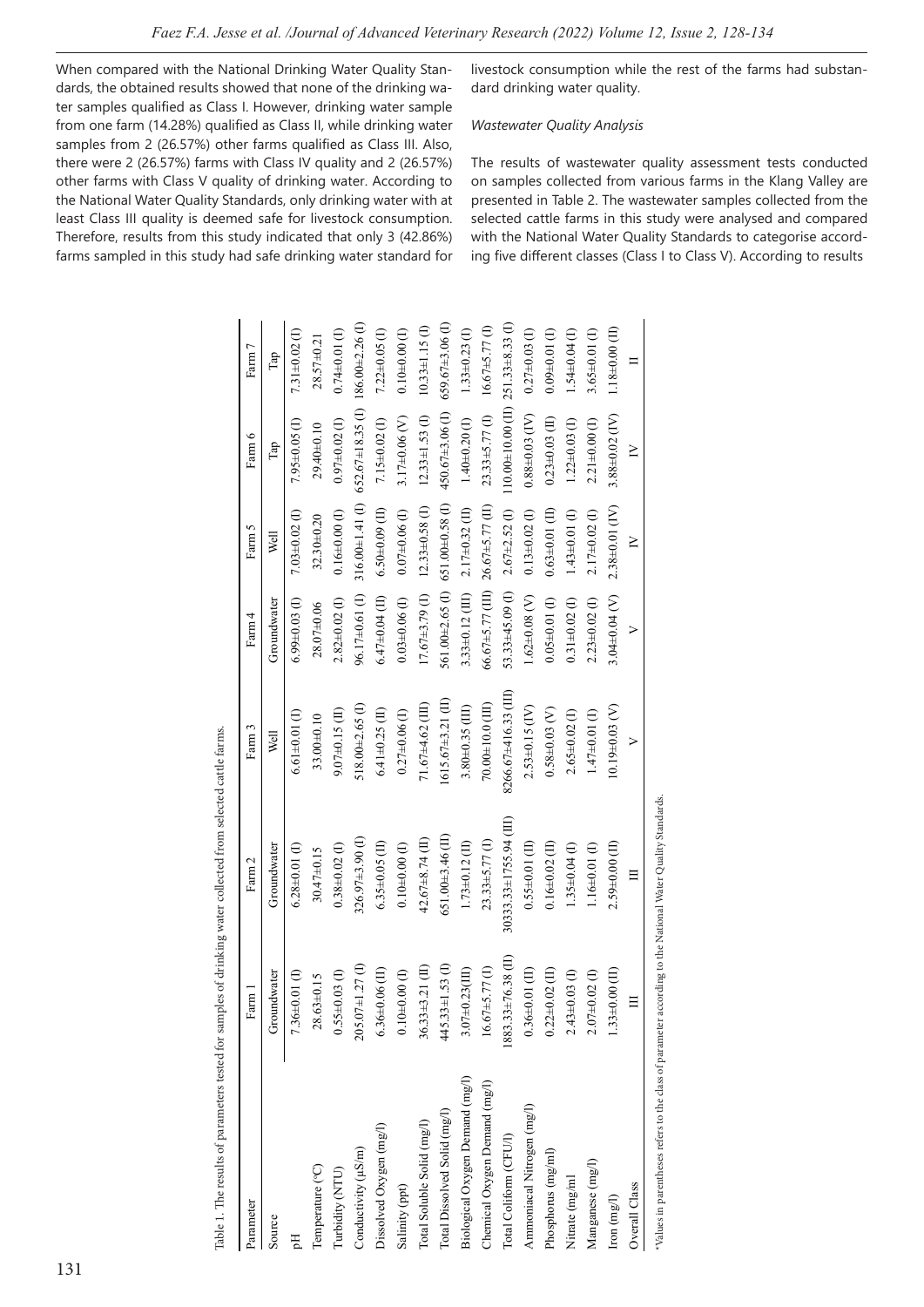Table 1. The results of parameters tested for samples of drinking water collected from selected cattle farms. selected cattle far ollected from ater mles of drinking stare tactad for  $\mathbf{a}$ Table 1 The

| Parameter                      | Farm 1                | Farm 2                         | Farm 3                 | Farm 4                    | Farm 5                 | Farm 6                    | Farm 7                    |
|--------------------------------|-----------------------|--------------------------------|------------------------|---------------------------|------------------------|---------------------------|---------------------------|
| 딩                              | $6.57\pm0.04$ (III)   | $8.70\pm0.05$ (III)            | $8.04\pm0.01$ (IV)     | 7.18±0.03 (IV)            | $6.20 + 0.02$ (IV)     | $7.20 + 0.01$ (IV)        | $6.14 \pm 0.01$ (IV)      |
| Temperature (°C)               | 27.9±0.10             | 32.30±0.17                     | $33.67 + 0.21$         | 26.73±0.15                | 30.57±0.06             | 29.67±0.15                | $27.27\pm0.15$            |
| Turbidity (NTU)                | $142.33\pm0.58$ (III) | 771.00±2.65 (IV)               | 388.67±3.21 (III)      | $105.67 \pm 1.53$ (III)   | $648.00 + 4.58$ (IV)   | 1511.00±5.57 (V)          | 454.00±2.65 (III)         |
| Conductivity (µS/m)            | 1273.00±11.79 (II)    | 681.67±11.93 (I)               | 1561.33±18.82 (II)     | 556.00±7.94 (I)           | 276.07±2.11 (I)        | 3241.67±30.92 (III)       | 2732.67±14.47 (III)       |
| Dissolved Oxygen (mg/l)        | $5.46 \pm 0.04$ (II)  | $5.05 \pm 0.42$ (II)           | $6.15 \pm 0.12$ (II)   | $6.88\pm0.06$ (II)        | $6.02\pm0.04$ (II)     | $5.88\pm0.07$ (II)        | 5.94±0.08 $(II)$          |
| Salinity (ppt)                 | $0.63 \pm 0.06$ (II)  | $0.23 + 0.06$ (I)              | $0.70 \pm 0.10$ (II)   | $0.33\pm0.06$ (I)         | $1.57\pm0.06$ (III)    | $2.43 + 0.15$ (V)         | $2.27\pm0.21$ (V)         |
| Total Soluble Solid (mg/l)     | 3116.67±26.16 (V)     | 416.67±185.56 (V)              | 4646.67±75.72 (V)      | 3003.33±104.08 V)         | 273.33±20.82 (IV)      | 6866.67±208.17(V)         | 596.67±15.28 (V)          |
| Total Dissolved Solid (mg/l)   | 3326.67±41.63 (III)   | 2296.67±30.55 (III)            | 7756.67±20.82 (V)      | 4380.00±26.46(V)          | 4480.00±26.46 (V)      | $11200.00\pm200.00$ (V)   | 3566.67±15.28 (III)       |
| Biological Oxygen Demand mg/l) | $16.67 \pm 5.77$ (V)  | $13.33\pm5.77$ (V)             | $13.33 + 5.77$ (V)     | $23.33\pm5.77$ (V)        | $26.67\pm5.77$ (V)     | 36.67±5.77 (V)            | $20.00\pm10.00$ (V)       |
| Chemical Oxygen Demand (mg/l)  | $193.33 \pm 5.77$ (V) | $100.00{\pm}10.00\;({\rm IV})$ | 296.67±5.77 (V)        | $106.67\pm5.77$ (IV)      | $203.33\pm15.28$ (V)   | 410.00 $\pm$ 10.00 (V)    | 96.67±5.77 (IV)           |
| Total Coliform (CFU/l)         | 796666.67±4163.33 (V) | 64000.00±3774.92 (III)         | 264500.00±6062.18 (V)  | 100333.33±3752.78 (V)     | 88166.67±3013.86 (III) | 423166.67±10128.34 (V)    | $118833.33\pm4804.51$ (V) |
| Ammoniacal Nitrogen (mg/l)     | 25.70±0.17 (V)        | 4.98±0.03 (V)                  | $68.50 \pm 0.53$ (V)   | 48.23±0.35 (V)            | $12.63\pm0.15$ (V)     | 97.47±0.75 (V)            | $12.77\pm0.15$ (V)        |
| Phosphorus (mg/ml)             | $0.91 \pm 0.02$ (V)   | $0.72 + 0.03$ (V)              | $2.35 \pm 0.04$ (V)    | $1.25 \pm 0.02$ (V)       | $1.13 + 0.03$ (V)      | $3.54 \pm 0.07$ (V)       | $1.23 + 0.02$ (V)         |
| Nitrate (mg/ml                 | 42.37±0.15 (V)        | $10.71 \pm 0.06$ (V)           | 80.43±0.12 (V)         | 71.23±0.46(V)             | $62.82 \pm 0.27$ (V)   | $152.73 \pm 1.03$ (V)     | $53.00 \pm 1.15$ (V)      |
| Manganese (mg/l)               | 34.97±0.03(I)         | $9.55 \pm 0.03$ (I)            | $8 + 0.12$ (I)<br>23.1 | 56.22±0.06 <sub>(I)</sub> | 27.36±0.33(I)          | 20.00±0.31 <sub>(I)</sub> | 30.25±0.13 (I)            |
| $\mbox{Iron}\ (\mbox{mg/l})$   | 58.51±0.20 $(V)$      | 19.36±0.03 (V)                 | $15.45 \pm 0.03$ (V)   | 30.15±0.05 (V)            | 79.96±0.06 (V)         | 36.93±0.04 (V)            | $17.45 \pm 0.05$ (V)      |
| Overall Class                  | >                     | >                              | $\triangleright$       | $\triangleright$          | $\triangleright$       | $\triangleright$          | $\triangleright$          |
|                                |                       |                                |                        |                           |                        |                           |                           |

\*Values in parentheses refers to the class of parameter according to the National Water Quality Standards. \*Values in parentheses refers to the class of parameter according to the National Water Quality Standards.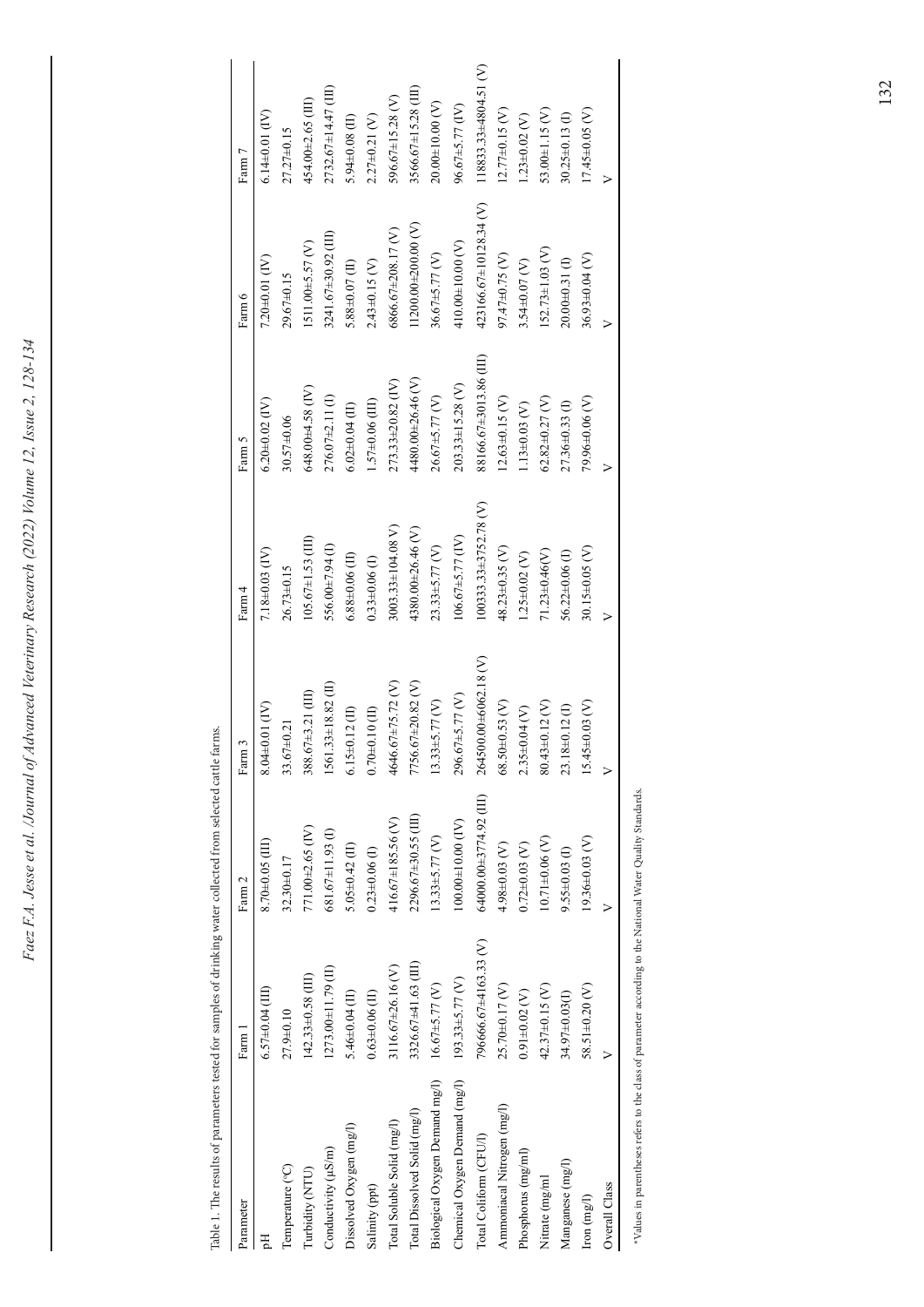from the present study, all the wastewater samples collected from cattle farms in the Klang Valley were classified as Class V.

### DISCUSSION

The obtained results has shown that only 3 (42.86%) samples of drinking water out of 7 (100%) were within or below class III, which is considered suitable for livestock consumption. Although many factors may affect the quality of the drinking water on the farm, the source of water is the foremost factor (MOH, 2004). Furthermore, data from the current study revealed that only 2 (28.57%) out of the 7 (100) farms provided treated tap water as livestock drinking water while 5 (71.42%) sourced their drinking water from substandard underground wells and ponds. As previously observed by Knight *et al*. (2000), we also found out that the cost of operation influenced the use of substandard water sources in most farms because farmers are mostly small-scale resource-poor producers. The water obtained from ground sources is given directly to the animals without any prior processing to eliminate contaminants, which could increase the likelihood of poisoning and disease outbreaks in livestock and human populations quality (Nakade *et al*., 2015). According to the world health organization, underground water contains high levels of metals and metal particles acquired from the rich mineral content of soil and saltwater intrusions (WHO, 2015). The metal content of underground water affects its salinity and electrical conductivity, which in turn influence biological processes in animal tissues. Although farms 1-5 all used underground water sources of drinking water, the amounts of iron present in samples collected from farms 3, 4 and 5 were different from those in farms 1 and 2, which could be due to variations in the amounts of the metal elements present in soils across different geographical locations as these farms in different parts of the Klang Valley. Also, according to Mako *et al*. (2017), variations in the filtration properties of some porous materials as the groundwater travels from one place to another could account for differences in concentrations of iron and other metal in different drinking water samples tested. Besides, Rzymski *et al*. (2016) and Su *et al*. (2017), linked the high levels of heavy metal in drinking water to corrosion due to ageing of metal pipes on farms and this also agrees with the obtained results of relatively higher salinity and iron concentration in water samples from 6 farms even though they used treated tap water. All the water samples analysed in this study revealed a BOD value within or below Class III, which lies within the safe range for livestock consumption. The BOD level of a water sample refers to the amount of oxygen needed to degrade the degradable organic materials present in the water sample; thus, a higher BOD level directly reflects a higher amount of degradable organic material in the water sample (Ahuja, 2019). The organic materials affecting the BOD could be originating from flora and fauna living in or near the water source as well as the microorganism contamination present in the water sources (Ahuja, 2019). According to Ibrahim (2014), most untreated water sources have a higher than standard organic matter content. According to Wen *et al*. (2017), livestock generally has a higher tolerance of organic material in the water samples, and it is therefore unlikely for a BOD level of Class III or below to exhibit any adverse effects. COD refers to the amount of oxygen needed to oxidize organic water contaminants to inorganic waste products and is used to measure the organic content in the water sample (Lenore *et al*., 1998). The COD level of all the drinking water sampled in this study was within or below Class III, making it safe for livestock consumption according to the National Water Quality Standards.

TDS in water samples refers to the amounts of dissolved inorganic salts and organic matter which are less than 2 µm in diameter of (Lenore *et al*., 1998). All the water samples analyzed in this study are within or below the range of TDs Class II, which lies within the safe levels for livestock consumption (WHO, 2015). According to the World Health Organization in 2015, there is no significant health risk associated with drinking water with a TDS

lower than 2000 mg/L. A higher level of TDS in water will make it bitter, brackish, or salty and therefore less palatable (WHO, 2015). As a result, there may be less consumption of water by livestock, leading to dehydration and disruption in physiological processes of the host cell. According to Lenore *et al*. (1998), TSS refers to the dry weight of all the inorganic and organic substances materials present in the drinking water sample. Results in this study indicates that the TSS values of all the sources of drinking water are within or below Class III, which according to the National Drinking Water Quality Standards, is considered safe for livestock consumption. According to Bilotta and Brazier (2008), TSS is an essential parameter used in the assessment of drinking water quality because it affects turbidity and palatability the water.

The total coliform refers to the concentration of faecal and non-faecal sources of coliform bacteria in a sample of drinking water (Lenore *et al*., 1998). In this study, we found that the total coliform count from all drinking water sources was within or below Class III, which is in the safe range for livestock consumption. According to Sejian *et al*. (2012), the presence of competitive bacteria action in the microbial rich ruminant forestomach enables them to tolerate a certain amount of the coliform bacteria. On the other hand, Tyrrel and Quinton (2003) reported that the presence of minute amounts of some faecal coliforms such as Campylobacter, Listeria, Salmonella, and specific serotypes of E. coli could be highly pathogenic, leading to reduced production outcomes in ruminants. In the future, further studies, including the analysis of faecal coliforms, may fully elucidate the potential effects of these waterborne pathogens on livestock drinking water quality and hence their overall health and productivity.

Ammoniacal nitrogen refers to the concentration of ammonia in the drinking water samples (Luo *et al*., 2015). In the present study, we found that 42.86% of the water samples had ammoniacal nitrogen concentration of Class IV and V, which according to National Drinking Water Quality Standards, are unsuitable for livestock consumption. The source of ammonia polluting water sources could be sewage, infiltration of animal manure and leeching of inorganic fertilizers during landfills after a torrential downpour. Kenny *et al*. (2002) reported that even though cattle could tolerate small amounts of ammonia, higher concentrations may pose some health risks and reduced livestock production, and acute concentrations of ammonia could be fatal. Therefore, the amount of ammoniacal nitrogen in drinking water meant for livestock consumption must be monitored continuously to avoid economic losses. Phosphorus refers to the concentration of phosphorus in each sample of water (Lenore *et al*., 1998). From the results of water analysis in the present study, we found that drinking water undesirably contain high phosphorus concentration in the range of Class V in one of the farms under study. Although Sejian *et al*. (2012) have reported that excessive ingestion of phosphorus in the diet is not related to any direct health impact, if the amount of calcium consumed is up to 6 times the amount of phosphorus, it can lead to leaching of calcium from the bones and cause clinical conditions such as osteoporosis and osteomalacia. Generally, the source of phosphorus in drinking water may come from agricultural run-off, natural decomposition of the element from the ground, atmospheric deposition, and soil erosion (Fadiran *et al*., 2008).

According to Knight *et al*. (2000), wastewater consists typically of animal organic wastes such as manure and food residues. In this study, all wastewater samples had a quality score of Class V on the National Drinking Water Quality Standards scale. As previously reported, we attribute this finding to the lack of wastewater treatment in all the farms before releasing effluent into the environment (Ming *et al*., 2007; Jafarinejad, 2016). All the water samples analyzed in this study produced BOD and COD values within the range of Class V based on the National Drinking Water Quality Standards, which conforms with the characteristic of wastewater effluent. Class V wastewater is a rich source of nutrient that can act as a precursor for the algae bloom and may inadvertently lead to eutrophication of adjacent water bodies (Anderson *et al*., 2003). In attempts to reduce the organic waste in the wastewater